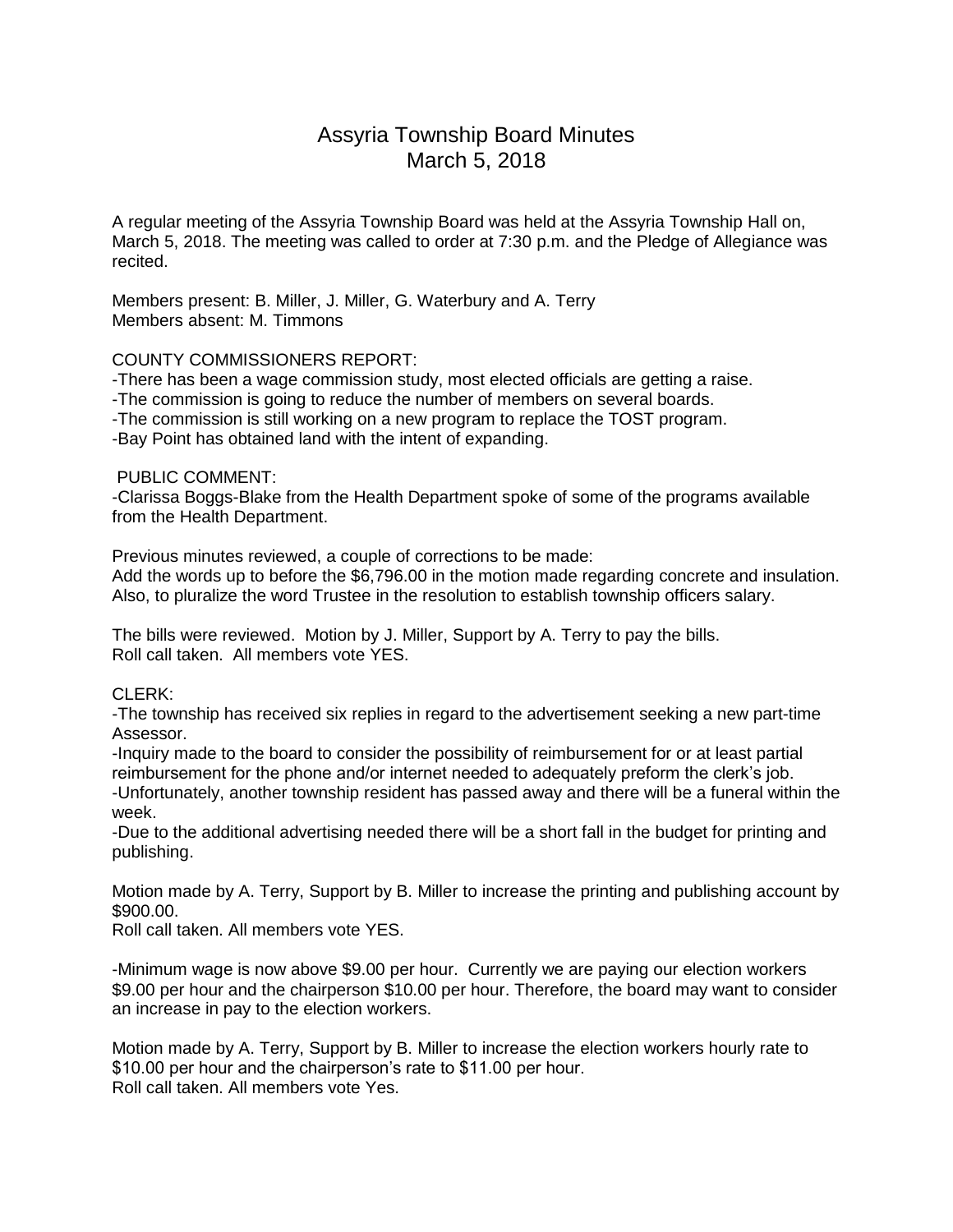TREASURER:

-Financial Statements presented.

-We have received our State Shared Revenue check in the amount of \$26,908.00. -Terry Stephens is to be sworn in as Treasurer on May 1, 2018. There will be an immediate need for her to be able to sign checks. Therefore, it would be in the townships best interest to have her added to the general checking account.

Motion made by B. Miller, Support by A Terry to add Terry Stephens to the Hastings City Bank general account. Roll call taken. All members vote YES

TRUSTEE: Jim Miller -Discussion in regard to floor covering for the existing hall.

Motion made by J. Miller, Support by A. Terry to table the purchase of floor covering, for the existing hall, at this time. Roll call take. All members vote YES

TRUSTEE: G. Waterbury None

ASSESSOR:

-Questioned in lieu of the Supervisors absences, if a Secretary has been arranged for the Board of Review meetings. B. Miller (As meeting Moderator.) thought arrangements had been made. -Also, inquired if internet service would be available in the near future at the township hall. B. Miller (As meeting Moderator) advised it was in the plan.

SUPERVISOR: (B. Miller as Meeting Moderator.)

-Continue advertising for the Assessor position.

# PART-TIME ASSESSOR WANTED

Our present part-time Assessing Officer expects to retire in about one year. Assyria Township is a General Law township of 1,150 parcels consisting mostly of agricultural and residential properties (population of about 2,000) in southeast Barry County. We are looking to hire a parttime Michigan Certified Assessing Officer to replace him upon his retirement. Persons interested may send a letter of interest and resume to:

The Assyria Township Board P.O. Box 211 Bellevue, MI 49021 Our website is: www.assyriatwp.org

Closes April 30, 2018.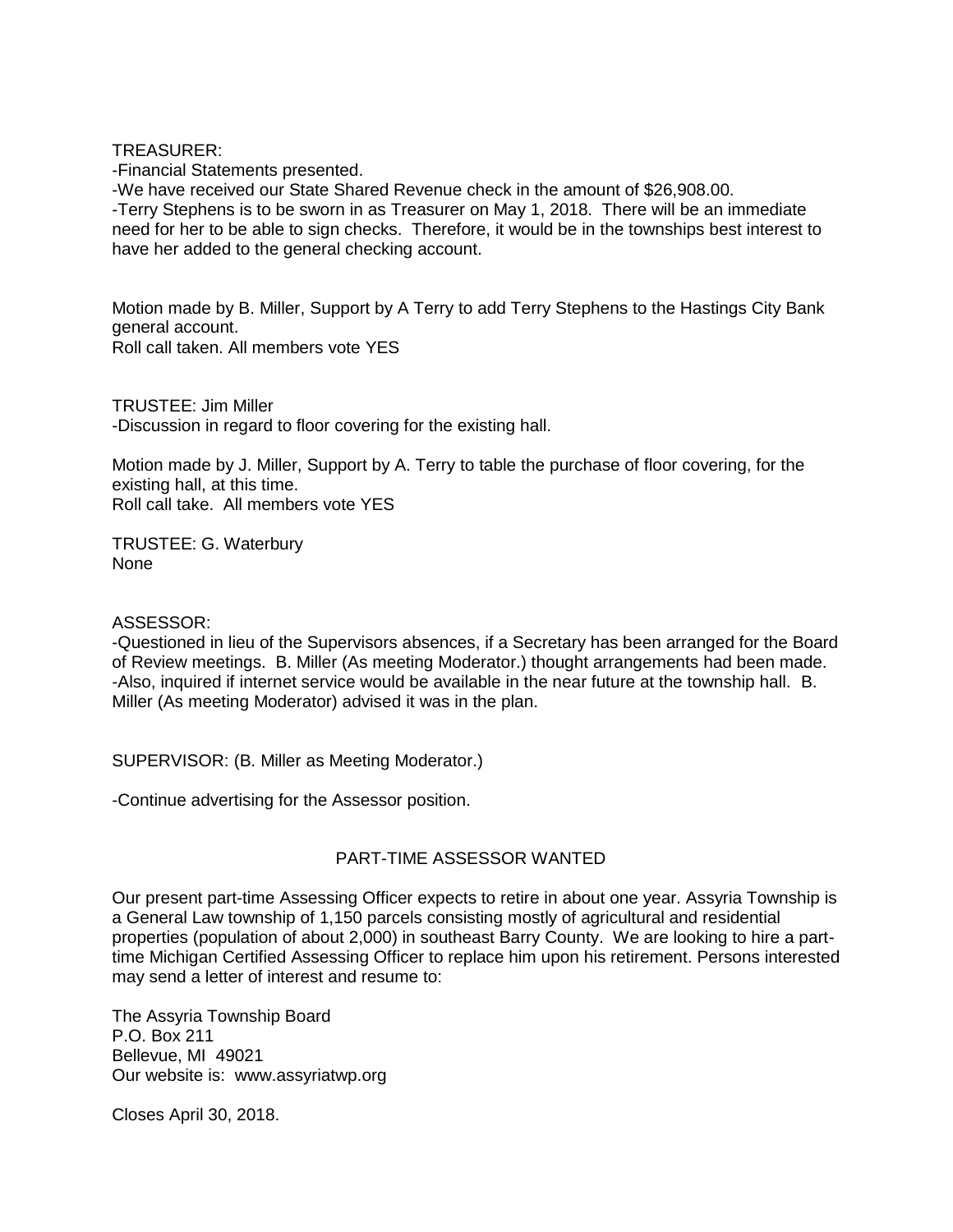-A notice of the public hearing on the proposed township budget for the fiscal year 2019 and the township's regular meeting schedule needs to be placed in the Reminder in mid-March, in 11 point bold face type. The announcement should read as follows:

The Assyria Township Board will hold a public hearing on the proposed township budget for fiscal year 2019 and a copy of the budget will be available for public inspection at the Township Hall on Tasker Road at 7:30 pm on Friday, March 30. The annual meeting will follow and in turn be followed by the last meeting of the fiscal year. April's business will be conducted that night and there will be no regularly scheduled April meeting.

-Discussion whether or not to charge residents a late fee if they are late in filing a property Transfer.

Motion made be B. Miller, Support by J. Miller to accept the following resolution:

#### Assyria Township Resolution 03052018-1

Waive Collection of Penalties for failure to file Property Transfer Affidavits.

Whereas the Assyria Township Board is aware the Michigan statues MCL 211.27b requires that the buyer, grantee or transferee of a property notify within 45 days the local asses sing office when a transfer of ownership occurs. The state's form Property Transfer Affidavit, form 2766 should be used to fulfill this requirement.

Whereas the Township Board is aware that there are penalty fees that must be collected for failure to file the Property Transfer Affidavit. Michigan statues MCL 211.27b(5) allows that the governing body of a local tax collecting unit may waive, by resolution, the penalty levied under subsection (1) (c) or (d).

 Whereas the Assyria Township Board finds that the collection of the penalties is un necessary. Therefore, be it.

Resolved, that:

- 1. Assyria Township as provided under statues MCL 211.27b(5) waive, the penalty levied under subsection (1)(c) or (d).
- 2. Any Township resolution, resolution section, policy, or directive in conflict with this Resolution is repealed or amended to reflect and achieve the purposes stated herein.

This resolution offered by board member Beth Miller. Seconded by board member James Miller. Upon roll call vote, the following voted: Yes 4 No: 0

The Moderator declared the motion carried and the Resolution adopted this day of March 5, 2018.

Beth Miller, Moderator Annette Terry, Clerk